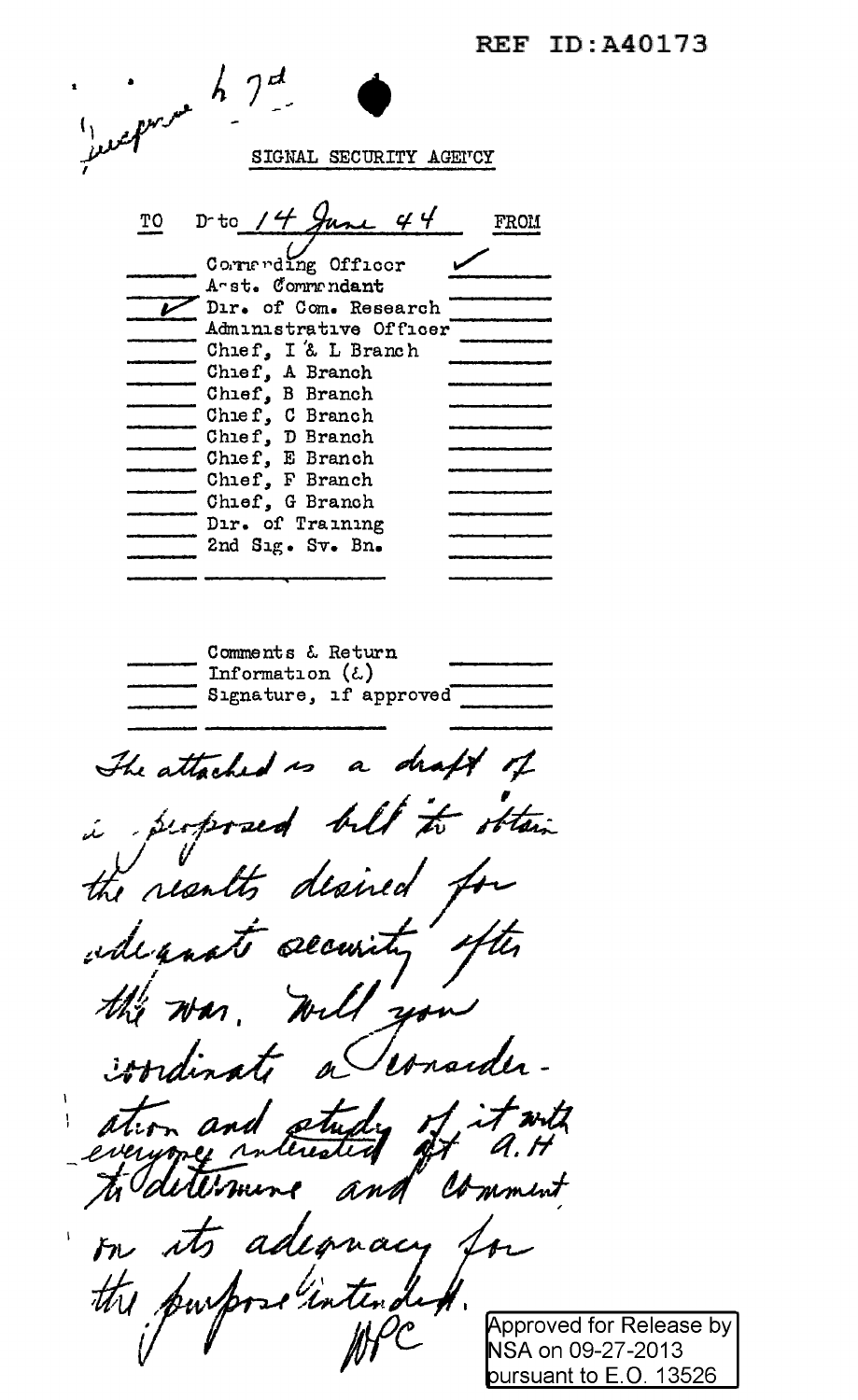DRAFT

 $\mathbf{f}$ 

 $\overline{3}$   $\overline{3}$   $\overline{3}$   $\overline{3}$   $\overline{3}$   $\overline{2}$   $\overline{2}$   $\overline{2}$   $\overline{2}$   $\overline{3}$   $\overline{4}$   $\overline{2}$   $\overline{3}$   $\overline{4}$   $\overline{2}$   $\overline{3}$   $\overline{4}$   $\overline{2}$   $\overline{3}$   $\overline{4}$   $\overline{2}$   $\overline{3}$   $\overline{4}$   $\overline{2}$   $\overline{$ 

1. Whoever, by virtue of his employment by the United States or by virtue of his service in the military forces of the United States. shall obtain or shall have custody of or access to, or shall have had custody of or access to. (1) any code or cipher of the United States or any foreign government, or (2) any information concerning the preparation and use of any code or cipher by the United States or any foreign gov $a$ frægt, or  $(3)$  any information concerning the preparation or use of any eryptographic or cryptanalytical system of the United States or any foreign government, or (4) any information concerning the construction, use, maintenance or repair of any device, apparatus or appliance used or prepared for use by the United States or any foreign government for cryptographic or cryptanalytical purposes, or  $(5)$  any material prepared or which purports to have been prepared by the use of any code or cipher or by the use of any cryptographic or cryptanalytical system, or by any device, apparatus, or appliance used or maintained for use for cryptographic or cryptanalytical purposes by the United States or by any foreign government, or (6) any information concerning the cryptographic or cryptanalytical activities of the United States or any foreign government, shall wilfully and without authorization by competent authority deliver or exhibit any such material, or publish, disclose to another for publication, or otherwise divulge any information concerning any such matters to another shall be guilty of an offense against the United States and shall upon conviction thereof be fined not more than or imprison for not more than or both.